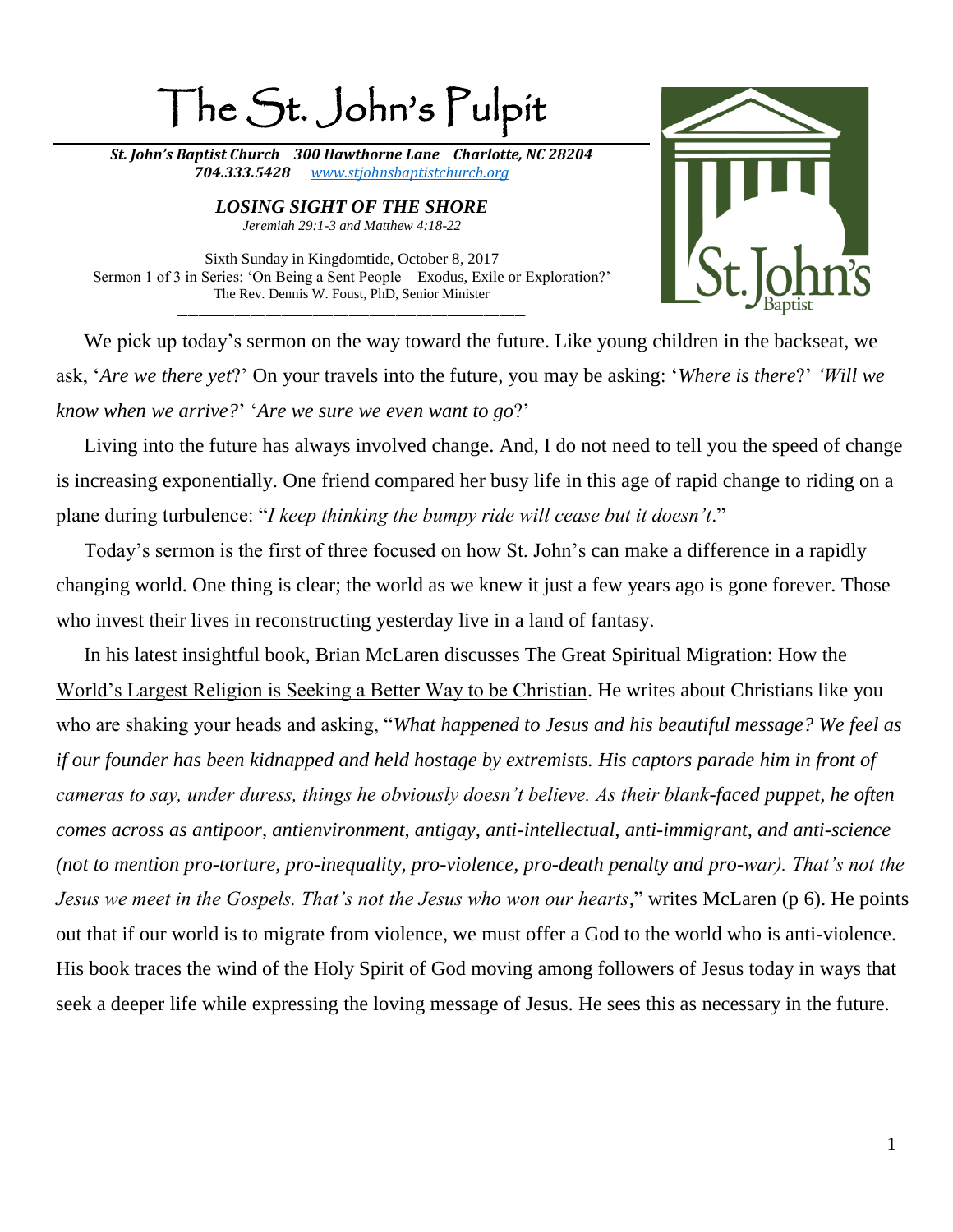Tomorrow, is an important date in human history; on October 9<sup>th</sup>, 1492, 525 years ago, Christopher Columbus left Spain on a journey that ended up giving the world a different world. Columbus is partly responsible for the world you know. Nobel Prize writer, Andre Gide wrote, "*You can never cross the ocean unless you have the courage to lose sight of the shore*."

By serving God every day, as Ministers in Daily Life, you serve people who feel like refugees in this fast-changing new world. You hear them express fear, anxiety, stress, frustration and confusion. You deal with their lack of health, their break downs, their social and relational dis-ease and the ways they create dissonance and distance between themselves and others.

Beloved, while you live among these refugee people, you are not refugee people. You are in the world but you are part of the People of God sent into the world as children of Light; witnesses of the resurrection of Jesus and the active Presence of God as Holy Spirit.

As you lose sight of the shore of yesterday, you sail into the future relying on God. You are building your spiritual life together trusting that God goes before you. You are building your life together on this trust while you practice the scientific method; you trust God while asking relevant questions. You build your life together on an ancient Truth older than concepts of infallibility or inerrancy. You build your life together on Trusting God to guide you rather than on rigid creedal or doctrinal statements that become outdated in a changing world. As you lose sight of the shore of yesterday, you take with you what gives your lives meaning and depth.

Consider some other times when our ancestors in Trust lost sight of the shore of yesterday.

1. As the Hebrews lost sight of the shore of Egypt, it was called an Exodus. They lost sight of the shore of the familiar, The Lord went before them and was with them. This was true then; this is true now. You will never know a day when God does not go with you and before you. Since you are following the Lord, he must be going ahead of you to prepare your way.'

2. When Babylon separated the Jews from everything familiar to them, they called it Exile. Some prophets said they would be back home very soon. '*Don't worry*,' they proclaimed, '*this is just a temporary interruption. Soon, we will return to yesterday*.' This morning, we read the first words of a letter from Jeremiah calling the Jews to spiritual renewal. He challenged the people to develop new spiritual strength and resolve during Exile. They learned how to sing in a strange land. They Trusted in God and discovered what was truly of value in their faith.

3. When those first followers of Jesus were emerging as communities of faith, they were losing sight of the shore of yesterday. Their theology was changing; they were expelled from the Temple; their understanding of who God accepted and included in faith community was in flux. They learned how to